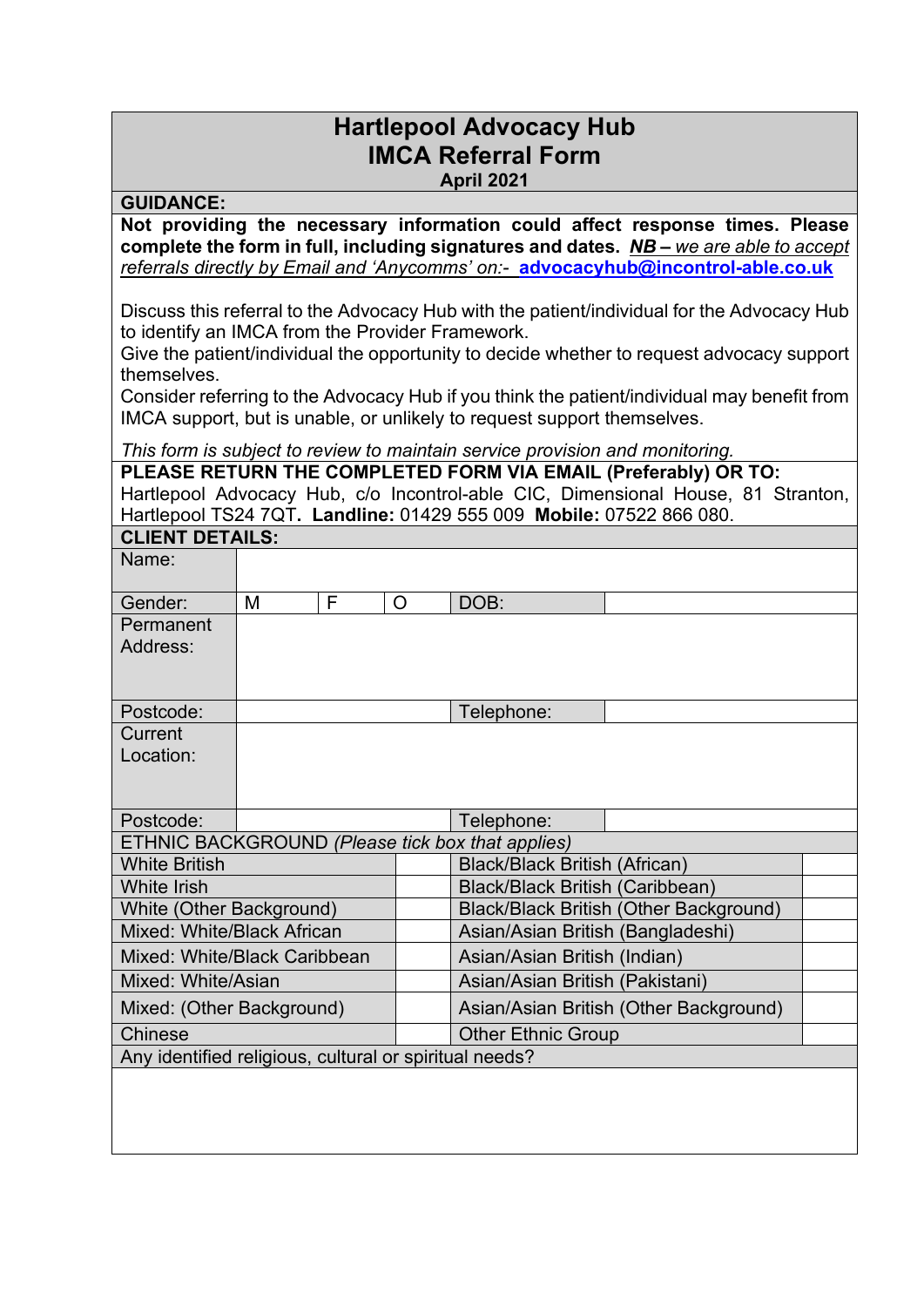| Are there any relevant risks that the IMCA should be aware of? (eg: behaviour, security<br>issues, exposure to infection). If yes please give brief details. |                                                     |            |            |                  |                        |
|--------------------------------------------------------------------------------------------------------------------------------------------------------------|-----------------------------------------------------|------------|------------|------------------|------------------------|
|                                                                                                                                                              |                                                     |            |            |                  |                        |
|                                                                                                                                                              |                                                     |            |            |                  |                        |
|                                                                                                                                                              |                                                     |            |            |                  |                        |
| <b>REFERRAL DETAILS:</b>                                                                                                                                     |                                                     |            |            |                  |                        |
| Referrer:                                                                                                                                                    |                                                     |            |            |                  |                        |
| Role:                                                                                                                                                        |                                                     |            |            |                  |                        |
| Address:                                                                                                                                                     |                                                     |            |            |                  |                        |
| Postcode:                                                                                                                                                    |                                                     |            | Telephone: |                  |                        |
| Email:                                                                                                                                                       |                                                     |            | Fax:       |                  |                        |
| <b>REASON FOR REFERRAL</b>                                                                                                                                   |                                                     |            |            |                  |                        |
| <b>Serious Medical Treatment</b>                                                                                                                             |                                                     |            |            | <b>YES</b>       | <b>NO</b>              |
| <b>Change of Accommodation</b><br><b>Adult Protection</b>                                                                                                    |                                                     |            |            | <b>YES</b>       | <b>NO</b><br><b>NO</b> |
| <b>Care Review</b>                                                                                                                                           | <b>YES</b><br><b>YES</b>                            | <b>NO</b>  |            |                  |                        |
|                                                                                                                                                              | Deprivation of Liberty - Section 39A                | <b>YES</b> | <b>NO</b>  |                  |                        |
|                                                                                                                                                              | Deprivation of Liberty - Section 39C                |            |            | <b>YES</b>       | <b>NO</b>              |
|                                                                                                                                                              |                                                     |            |            | <b>YES</b>       | <b>NO</b>              |
| Deprivation of Liberty - Section 39D<br>BRIEF DETAILS OF THE SITUATION THAT REQUIRES IMCA INVOLVEMENT:                                                       |                                                     |            |            |                  |                        |
| (please indicate)<br>Has the patient/individual received IMCA support before? YES/NO/DON'T KNOW<br>If yes, name of Advocate/Provider:                        |                                                     |            |            |                  |                        |
|                                                                                                                                                              | ARE THERE ANY DEADLINES OR IMPORTANT MEETING DATES? |            |            |                  |                        |
|                                                                                                                                                              |                                                     |            |            |                  |                        |
|                                                                                                                                                              |                                                     | <b>YES</b> | <b>NO</b>  | <b>NOT KNOWN</b> |                        |
| <b>CONTACT DETAILS:</b>                                                                                                                                      |                                                     |            |            |                  |                        |
| Care<br>Coordinator:                                                                                                                                         |                                                     |            |            |                  |                        |
| Address:                                                                                                                                                     |                                                     |            |            |                  |                        |
|                                                                                                                                                              |                                                     |            |            |                  |                        |
| Postcode:                                                                                                                                                    |                                                     |            | Telephone: |                  |                        |
| Email:                                                                                                                                                       |                                                     |            | Fax:       |                  |                        |